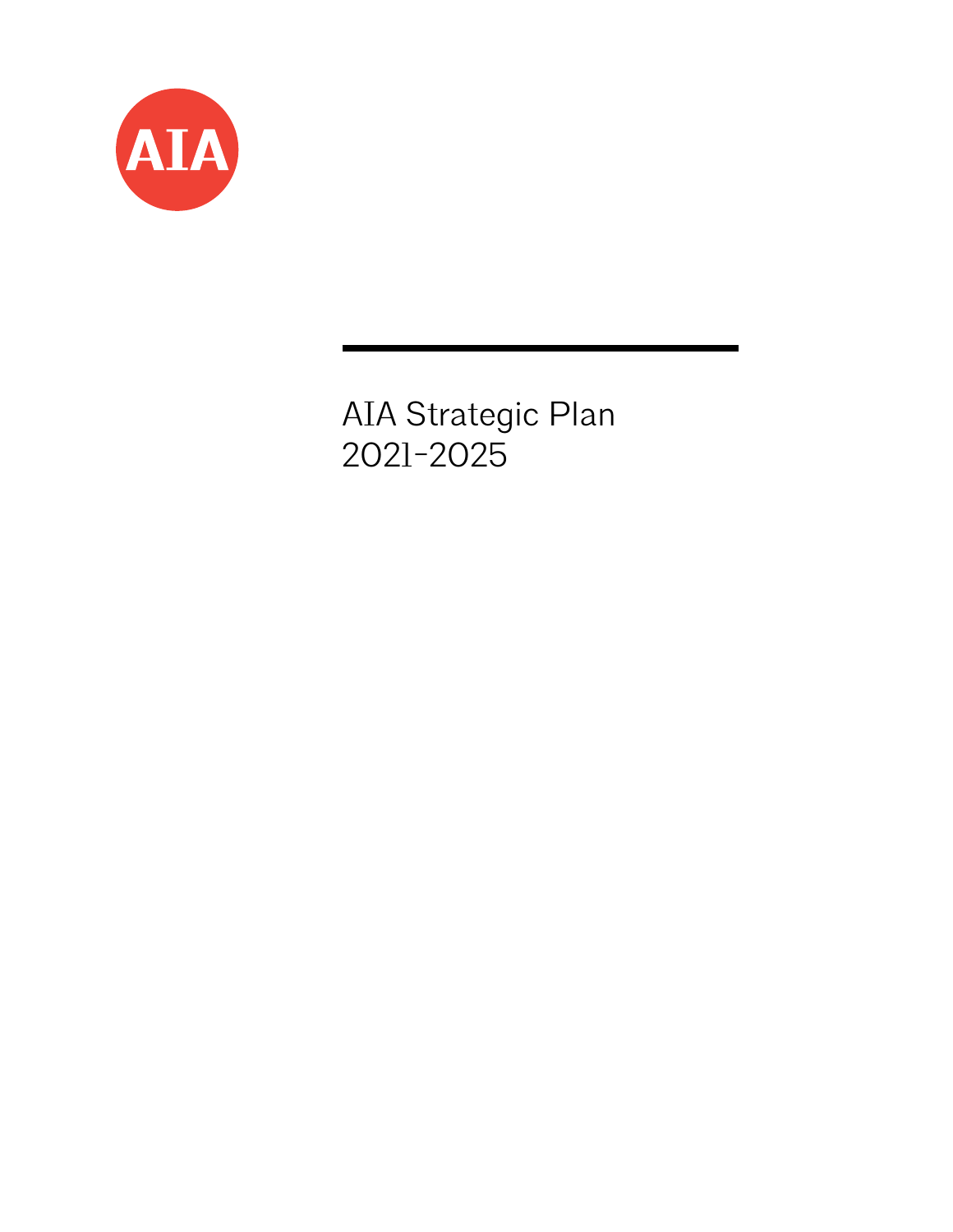

**The American Institute of Architects** 1735 New York Avenue NW

**T** (800) 202 3837 **F** (202) 626 7547

Washington, DC 20006

**aia.org**

## Forward

Strategic Plan 2021–2025

The American Institute of Architects, the profession, and the world we live in are at a crossroads. What we do now will define the future.

Over the course of 18 months, the Strategic Planning Committee interviewed and surveyed hundreds of people, members and non-members alike. What we heard is remarkable and consistent: Now is the time for real change and revolutionary thinking. For turning conversations and ideas into bold action in how we prepare for and shape the future of AIA and architecture.

This means an AIA and a profession that emphasize:

**Climate action.** To deliver real action to help mitigate climate change.

**Justice and equity.** To ensure equity in the profession, in our communities, and for all who inhabit the built environment we design.

**The role of the architect.** To help society recognize the value of their work in addressing the world's most pressing challenges.

**Research and technology.** To recognize that our unique knowledge defines who we are and what we do, and that innovation allows us to create a better world.

**Architectural Education.** To better prepare architects for the future and to include a true cross-section of society.

They also reminded us that we cannot do this alone, that we need to:

**Create a bigger tent.** Collaborate with those who realize the power of design to solve problems.

**Focus selectively on issues that really matter.** Mobilize our resources, educate, and prepare architects while refocusing activities that are not part of our core values.

**Prepare a new generation.** Ensure today's emerging professionals are equipped with the tools and knowledge to lead the industry forward.

This Strategic Plan includes groundbreaking ideas; however, ideas alone are not enough. True change will come only through strategic action.

Brian J. Frickie, AIA Chair, Strategic Planning Committee 2019–2020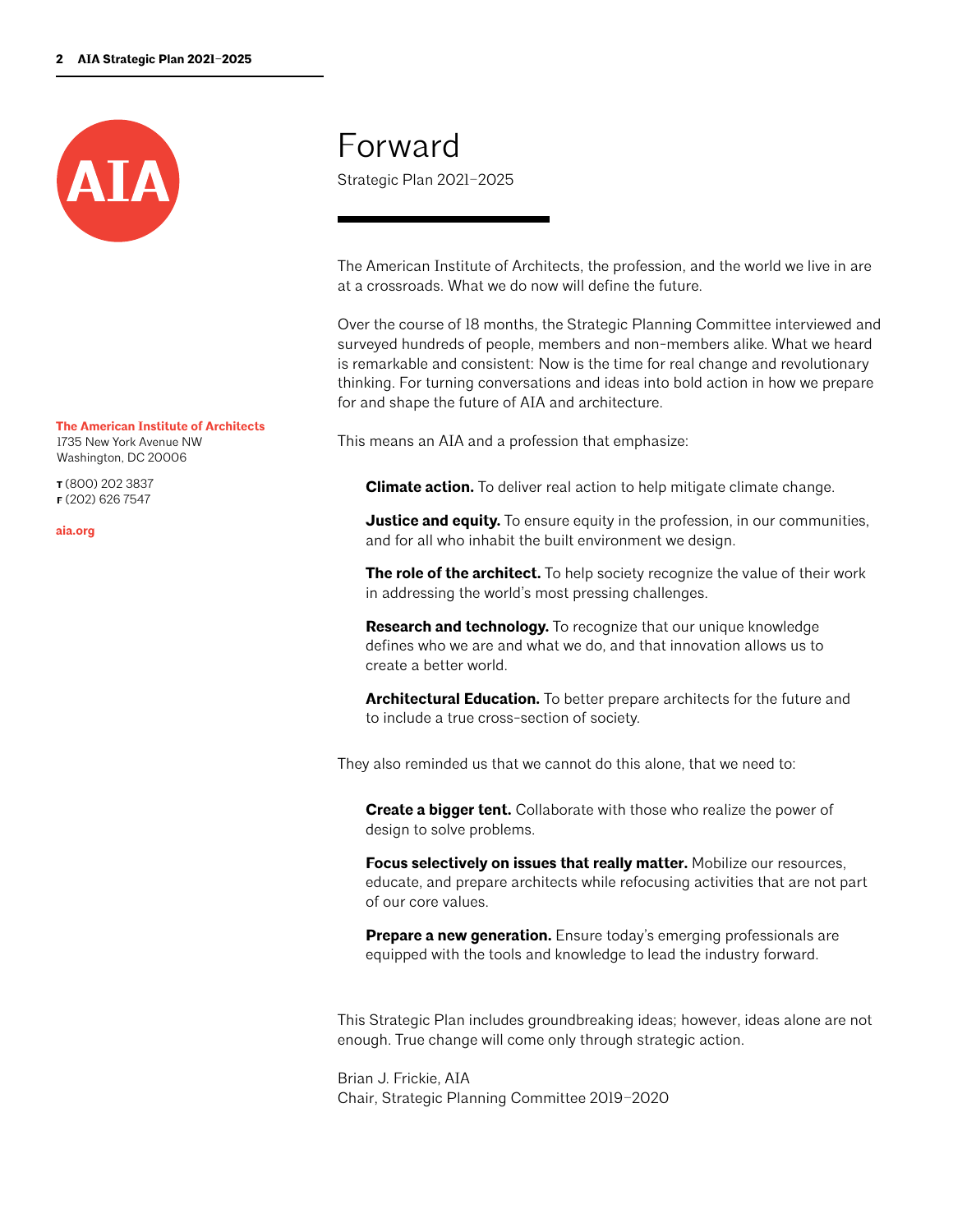## The future we envision

It is 2030, and we have met the seemingly insurmountable climate crisis with courageous, creative, and decisive action. People everywhere are united under a common pledge to create an equitable, resilient, regenerative, and carbon-free future.

At the heart of this movement, AIA has energized a global community of professionals to leverage their knowledge and activism to enact positive change through design.

AIA is widely recognized for its commitment to excellence in the education and leadership development of design professionals. Architects have become leaders in our communities, bringing innovative yet practical solutions to the challenges we face. We foster diversity and inclusion in the profession.

AIA has become a catalyst for change, for bold action that develops and delivers solutions to society's most pressing needs. Architects are positioned at the center of policy discussions surrounding the built environment.

AIA has convened broad coalitions to collaborate on solutions. We have generated, curated, and disseminated knowledge that magnifies the transformative impact of design. We have mobilized our members to meet challenges with decisive action.

AIA and allied organizational partners generate unity and accelerate progress in the design and construction industry.

AIA is at the center of the world's most urgent conversations and is acknowledged as the driving force inspiring and empowering architects to improve society and change the world.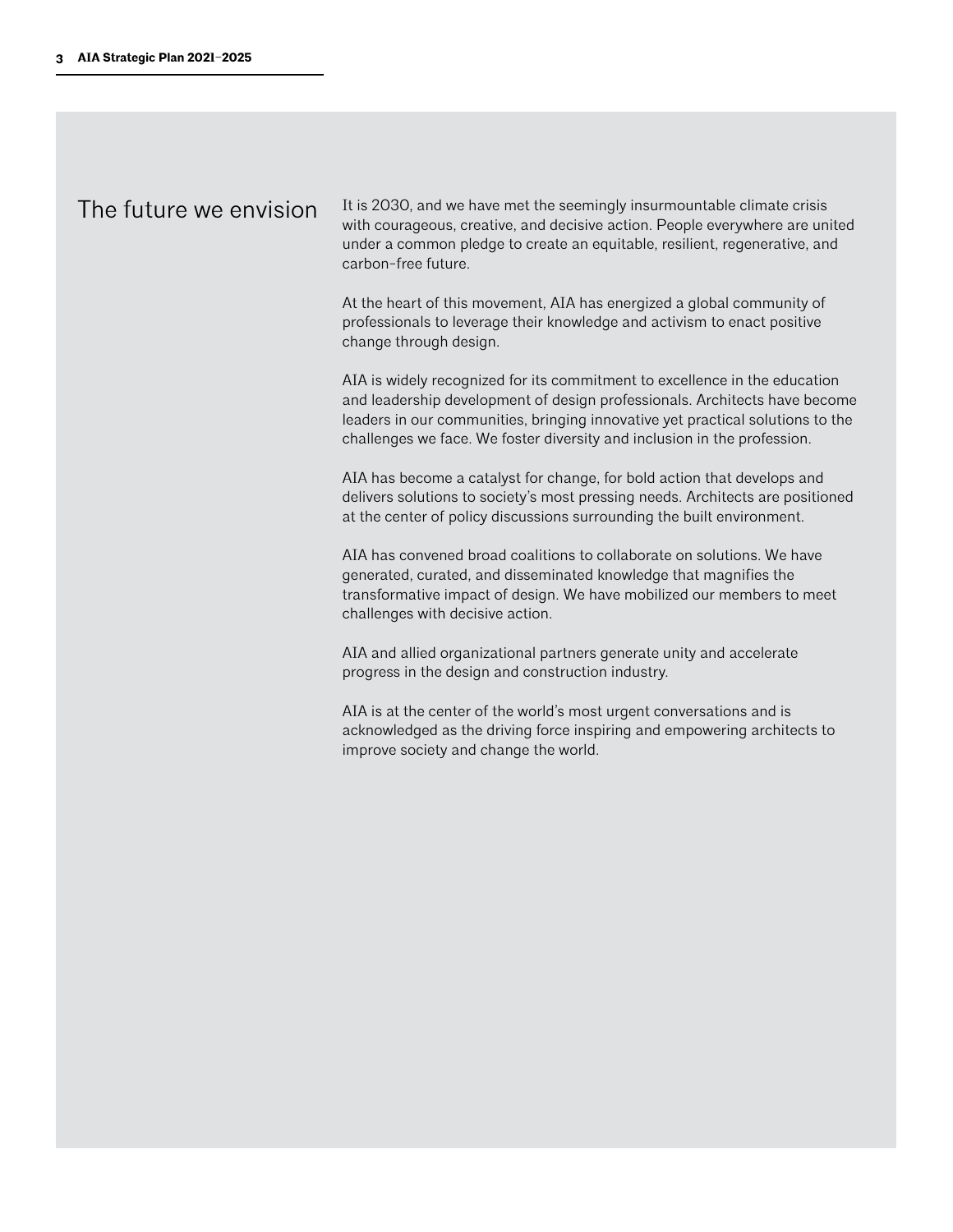AIA Strategic Plan 2021–2025

#### **Introduction**

The American Institute of Architects will deliver profound change through this strategic plan: for our members, our profession, our communities, and our planet.

Key principles and guiding assumptions that informed the development of this plan include:

**Urgency.** The global climate crisis requires immediate, bold action to bring about meaningful change. Underpinned by AIA's recent Big Move Toward Environmental Stewardship, the strategic plan amplifies this call to action for our members to redouble our efforts to develop solutions that will address the existential challenge of our time.

**Alignment.** The principal activities of AIA should be coordinated, focused, and deliberate. We will use our capabilities, scale, and structure to bring new levels of efficiency and impact to our work.

**Collaboration.** The role of the architect is changing dramatically. To realize our full potential as professionals and as an Institute, it is essential that architects collaborate: within firms, in professional relationships, and in communities. AIA will provide leadership to engage a broad network of professionals and community leaders to develop solutions.

#### **Mission**

AIA inspires and empowers architects to improve society and transform the world.

#### **Vision**

Drive positive change through the power of design and focused activism.

#### **Core values**

**Impactful.** What we do matters and is relevant to our clients and to society.

**Transformative.** We work for profound, lasting, positive change in the profession and in society.

**Visionary.** We imagine a better future, and act courageously and confidently to achieve it.

**Equitable and inclusive.** We believe architecture is for everyone, and we model deep collaboration and inclusion in all we do.

**Innovative.** We lead with creativity and insight.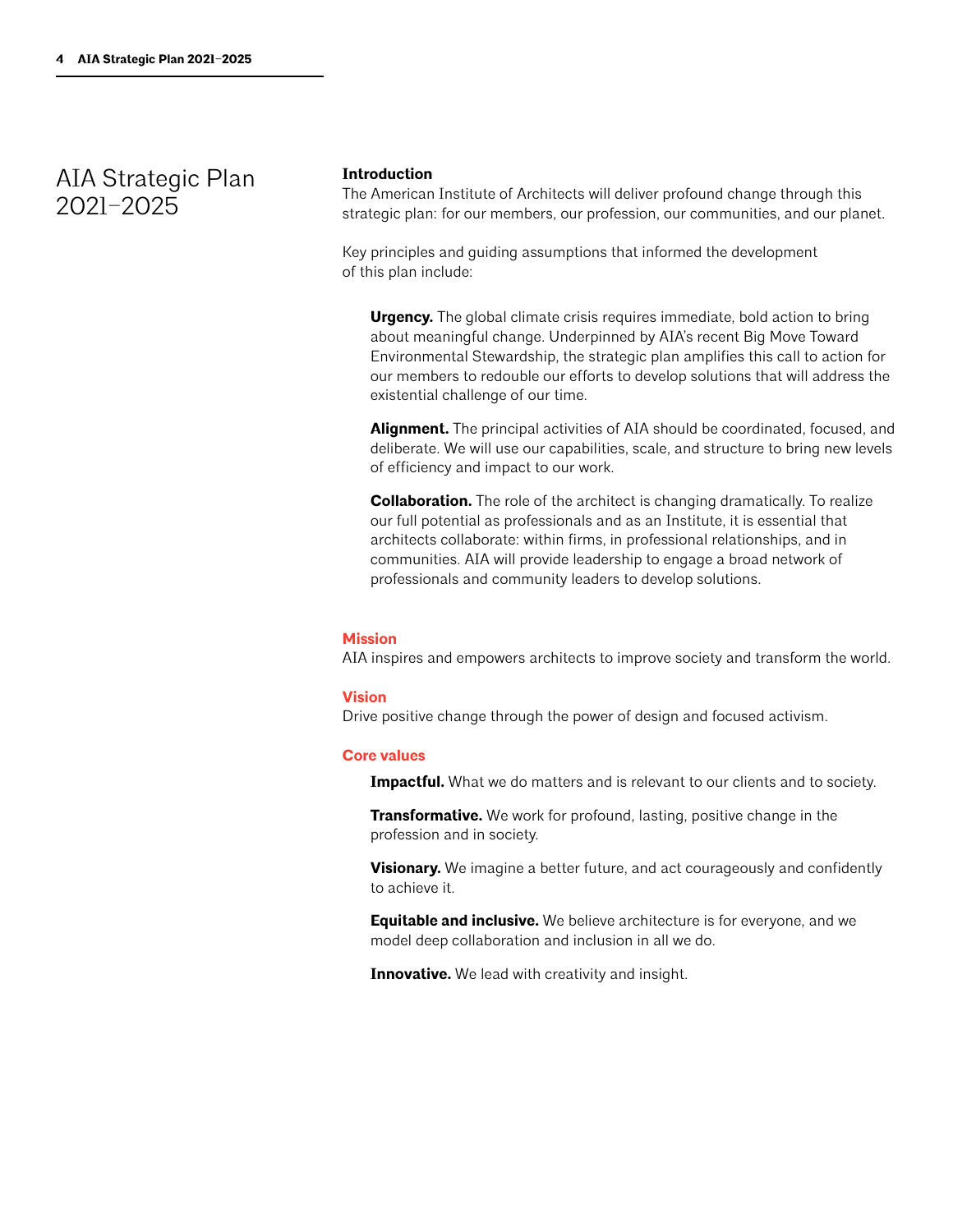#### **Goals**

- Climate action for human and ecological health
- Advance racial, ethnic, and gender equity

#### **Strategies**

**Mobilize for impact:** Focus and align programs, services, structures, and resources to develop innovative solutions to the world's most pressing challenges.

**Educate and prepare:** Equip members for success by transforming architecture education, expanding access to the profession, cultivating a learning culture, and developing leadership.

**Advance knowledge:** Knowledge is our currency. Generate, curate, and disseminate knowledge required for success.

**Broaden the tent:** Collaborate with design, construction, and community stakeholders. Organize and activate grassroots advocates.

#### **Imperatives**

**Emphasize climate action:** Build impact by focusing on climate action and positioning architects as community leaders to drive widescale adoption of practical design solutions that will rapidly address and mitigate the impacts of climate change. [Learn more >](https://www.aia.org/resources/6307290-climate-action-plan)

**Emphasize justice:** Work to eradicate racial and gender inequity within the built environment and profession, and dismantle barriers within the AIA to better reflect the society we serve. [Learn more >](https://www.aia.org/pages/6303978-future-forward )

**Catalyze equity:** Foster equity and a sense of belonging within the profession, and advance the health, safety, and welfare of our communities through design and advocacy for lasting solutions in our built environments. [Learn more >](https://www.aia.org/resources/6246433-guides-for-equitable-practice)

**Optimize the role of the architect:** Optimize architects' presence and impact by equipping and preparing them to serve as conveners, collaborators, civic leaders, and change agents in developing and delivering solutions to society's most pressing needs. [Learn more >](https://www.aia.org/pages/208716-a-guide-to-engaging-with-civic-leaders)

**Revolutionize research and technology:** Leverage emerging technologies and social science to accelerate architecture's progression to a knowledge-driven discipline and evidence-based, transformative solutions. Harness an intra/ entrepreneurial start-up mentality to foster rapid innovation. [Learn more >](https://www.aia.org/pages/5626-architectural-research)

**Revolutionize architectural education:** Make architectural education more responsive to emerging trends, more inclusive of underserved audiences, and more oriented toward the future role of the architect. [Learn more >](https://www.aia.org/resources/6174491-higher-education)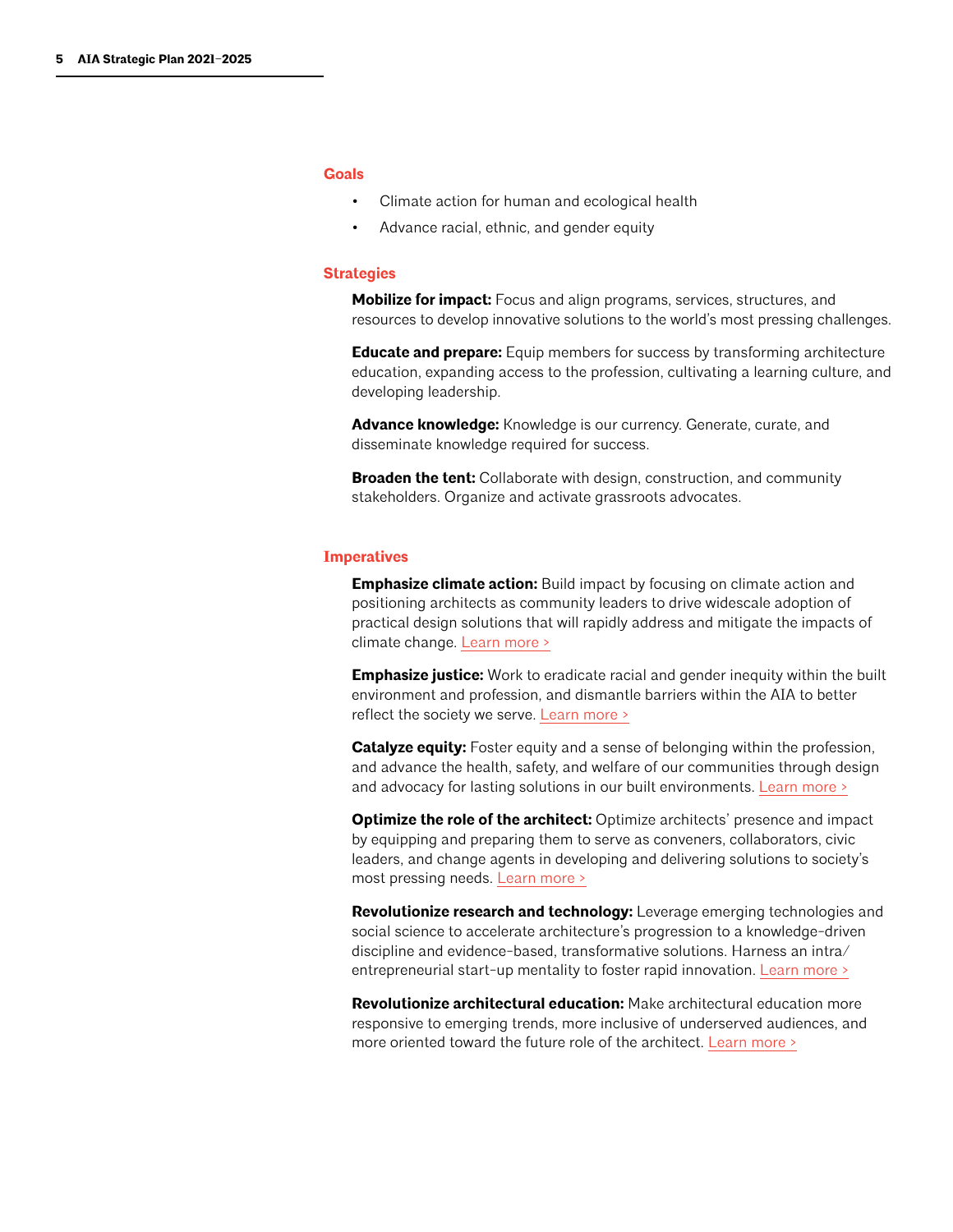

# AIA Strategic Plan 2021-2025

## **MISSION**

Inspire and empower architects to improve society and transform the world.

### **VISION**

Drive positive change through the power of design and focused activism.

### **CORE VALUES**

Impactful, transformative, visionary, equitable, inclusive, innovative

**GOALS** • Climate action for human and ecological health

• Advance racial, ethnic, and gender equity

## **Strategies**

## **MOBILIZE FOR IMPACT**

Focus and align programs, services, structures, and resources to develop innovative solutions to the world's most pressing challenges.

## **EDUCATE AND PREPARE**

Equip members for success: Transform architecture education, expand access to the profession, cultivate a learning culture, and develop leadership.

### **ADVANCE KNOWLEDGE**

Knowledge is our currency. Generate, curate, and disseminate knowledge required for success.

## **BROADEN THE TENT**

Collaborate with design, construction, and community stakeholders. Organize and activate grassroots advocates.

# Imperatives

## **E M P H A S I Z E**

**Climate action:** Build impact by focusing on climate action and positioning architects as community leaders to drive widescale adoption of practical design solutions that will rapidly address and mitigate the impacts of climate change.

**Justice:** Work to eradicate racial and gender inequity within the built environment and profession, and dismantle barriers within the AIA, to better reflect the society we serve.

## **O P T I M I Z E**

**Role of the architect:** Optimize architects' presence and impact by equipping and preparing them to serve as conveners, collaborators, civic leaders, and change agents in developing and delivering solutions to society's most pressing needs.

### **C ATA LY Z E**

**Equity:** Foster equity, diversity, and a sense of belonging within the profession, and advance the health, safety and welfare of our commmunities through design and advocacy for lasting solutions in our built environments.

#### **R E V O L U T I O N I Z E**

**Research and technology:** Leverage emerging technologies and social science to accelerate architecture's progression to a knowledge-driven discipline and evidence-based, transformative solutions. Harness an intra/entrepreneurial start-up mentality to foster rapid innovation.

**Architectural education:** Make architectural education more responsive to emerging trends, more inclusive of underserved audiences, and more oriented toward the future role of the architect.